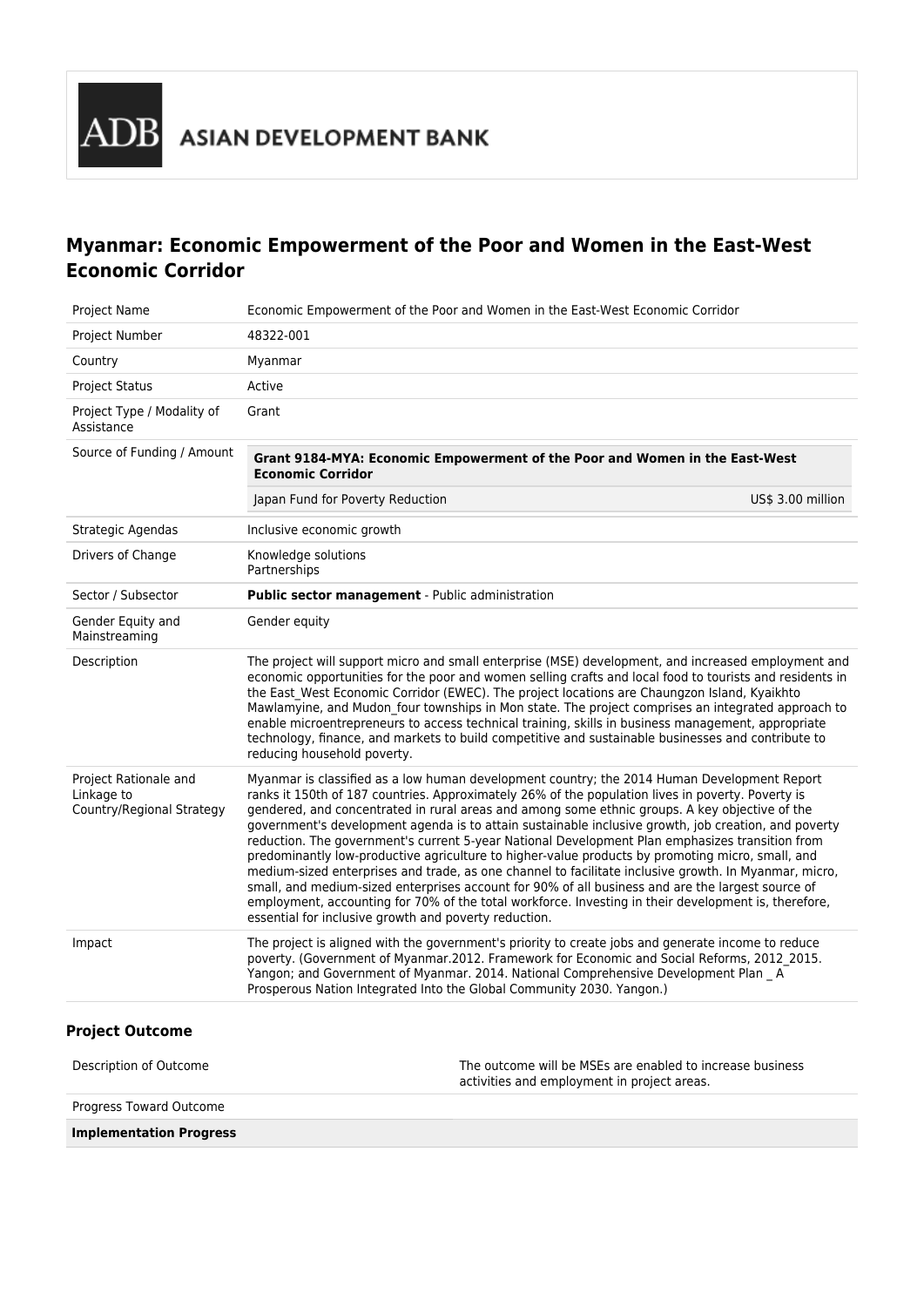| Description of Project Outputs                                         | 1. Skills and management capacity of MSEs and their employees<br>developed<br>2. Access to business services, credit, and commercial networks<br>strengthened<br>3. Infrastructure to support access to markets and processing<br>facilities improved<br>4. Capacity of executing and implementing agencies, and key<br>stakeholders enhanced |
|------------------------------------------------------------------------|-----------------------------------------------------------------------------------------------------------------------------------------------------------------------------------------------------------------------------------------------------------------------------------------------------------------------------------------------|
| Status of Implementation Progress (Outputs, Activities, and<br>(Issues |                                                                                                                                                                                                                                                                                                                                               |

Geographical Location

# **Safeguard Categories**

| Environment              |   |
|--------------------------|---|
| Involuntary Resettlement |   |
| Indigenous Peoples       | к |

# **Summary of Environmental and Social Aspects**

| <b>Environmental Aspects</b>                                      |  |
|-------------------------------------------------------------------|--|
| Involuntary Resettlement                                          |  |
| Indigenous Peoples                                                |  |
| <b>Stakeholder Communication, Participation, and Consultation</b> |  |
|                                                                   |  |
| During Project Design                                             |  |
| During Project Implementation                                     |  |

#### **Business Opportunities**

| Consulting Services 11 consultants for 217 person-months |  |
|----------------------------------------------------------|--|
|----------------------------------------------------------|--|

| Procurement | National competitive bidding (2 contracts) (Civil works for market and processing facility) \$0.65 million |
|-------------|------------------------------------------------------------------------------------------------------------|
|             | Shopping (8 contracts) \$0.17 million                                                                      |

# **Responsible Staff**

| Responsible ADB Officer    | Dina, Stefania                                                                                                      |
|----------------------------|---------------------------------------------------------------------------------------------------------------------|
| Responsible ADB Department | Southeast Asia Department                                                                                           |
| Responsible ADB Division   | <b>Myanmar Resident Mission</b>                                                                                     |
| <b>Executing Agencies</b>  | Ministry of Hotels and Tourism<br>TOURISMMYANMAR.ORG@GMAIL.COM<br>Building No. 33, Nay Pyi Taw,<br>Union of Myanmar |

### **Timetable**

| Concept Clearance          | 07 Nov 2014                |
|----------------------------|----------------------------|
| Fact Finding               | 31 Mar 2015 to 08 Apr 2015 |
| <b>MRM</b>                 | ۰                          |
| Approval                   | 15 Dec 2015                |
| <b>Last Review Mission</b> |                            |
| Last PDS Update            | 24 Nov 2015                |
|                            |                            |

### **Grant 9184-MYA**

**Milestones**